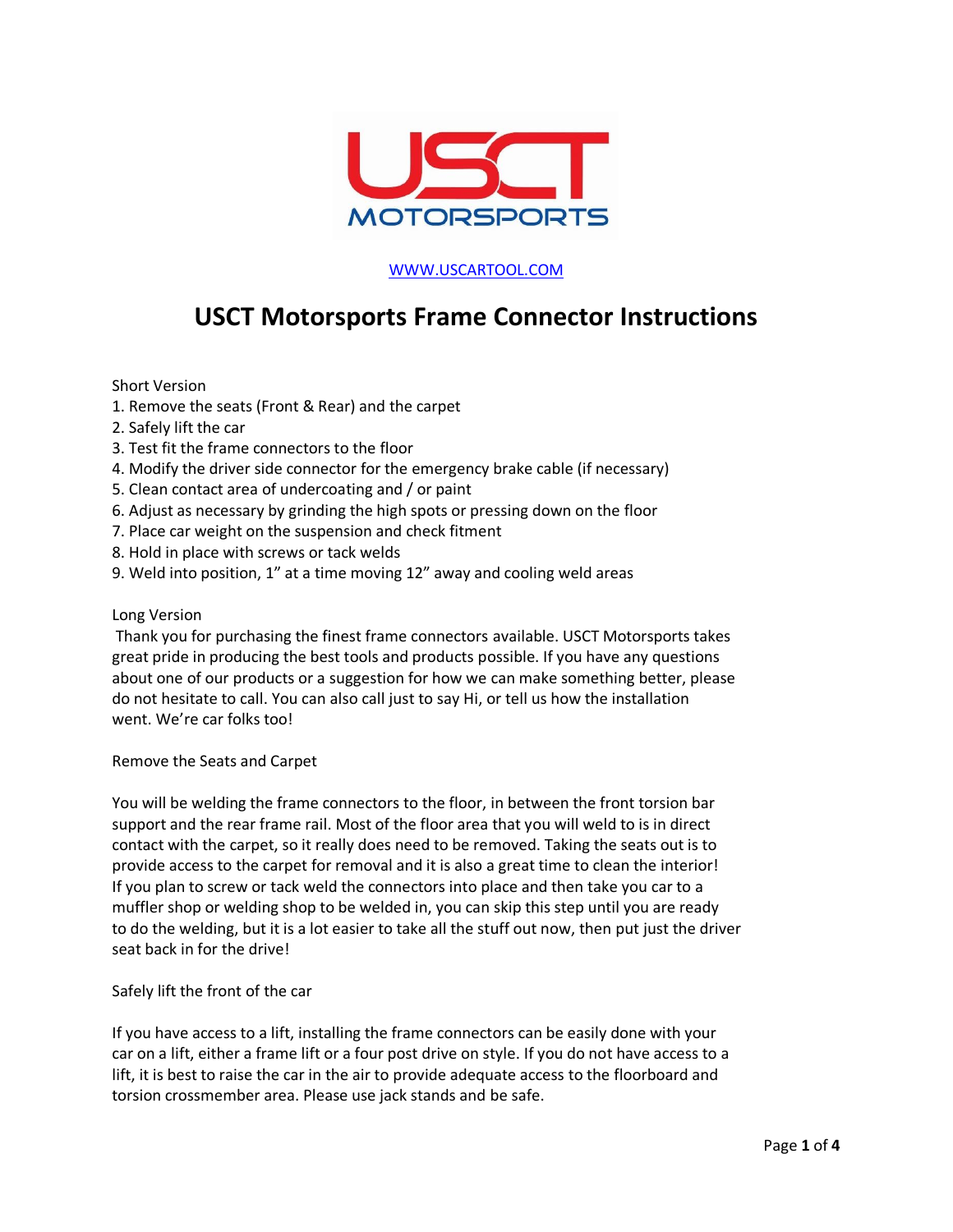Visualize how you will install the connectors and look for any potential tight spots. Can you get all the parts in without dropping the exhaust system? You will need a plan to deal with the emergency brake cable. Also consider any routine maintenance that might be best performed now. Do you need to change the front U-joint or install a driveshaft loop? This is the perfect time!

Clean contact area of undercoating and / or paint

Mark the area on the floor pan where the frame rail connector will be in contact with the floor and remove any undercoating or paint. You may need to test fit the connector again after this step. Try to get the tightest fit you can get to the floor. We have had good results using a wire wheel and a scraper to remove the undercoating, but it is a messy / dirty job under the best of circumstances. Be careful, wear eye protection and be careful of fumes and open flames!!

Adjust as necessary by grinding the high spots or pressing down on the floor

You want the gap between the frame rail connector and the floor pan to be as small as possible. This may mean you will have to grind away some of the high spots on the connector. Hold the connector in place (use a floor jack from below with slight upward pressure) and measure the gap. If you have no gap along the seams (inboard and outboard) then proceed with the next step. If there are gaps, take the high points (no gap area) down a little at a time with a grinder until the connector fits tightly up against the floor pan. Use a sharpie marker to mark the high spots and then remove the connector and grind the high spots a little at a time. Remember, adding metal back is harder than grinding it off!

Place car weight on the suspension and check fitment

If you are using a frame lift or have the car on jack stands under the frame, remove the car from them and lower it onto the tires. This will "load" the suspension and with the car at its correct ride height, you can check the fitment of the frame connectors. If you are using a 4-post lift and the tires are in contact with the "runways" or have jack stands positioned under the suspension, you are already at the ride height and have the suspension loaded.

If your car is not fully assembled, no worries in the case where the engine, transmission and rear end are removed you will need to support the car with jack stands/lift in an area of the frame where no substantial weight will be "hanging/not supported"

**Example:** If you have your access to 4 or more jack stands, placing them under the frame rails in these positions will eliminate any flex/bow of the chassis.

**Front:** In front of torsion bar crossmember right behind the section of frame-rail that starts to curve upward.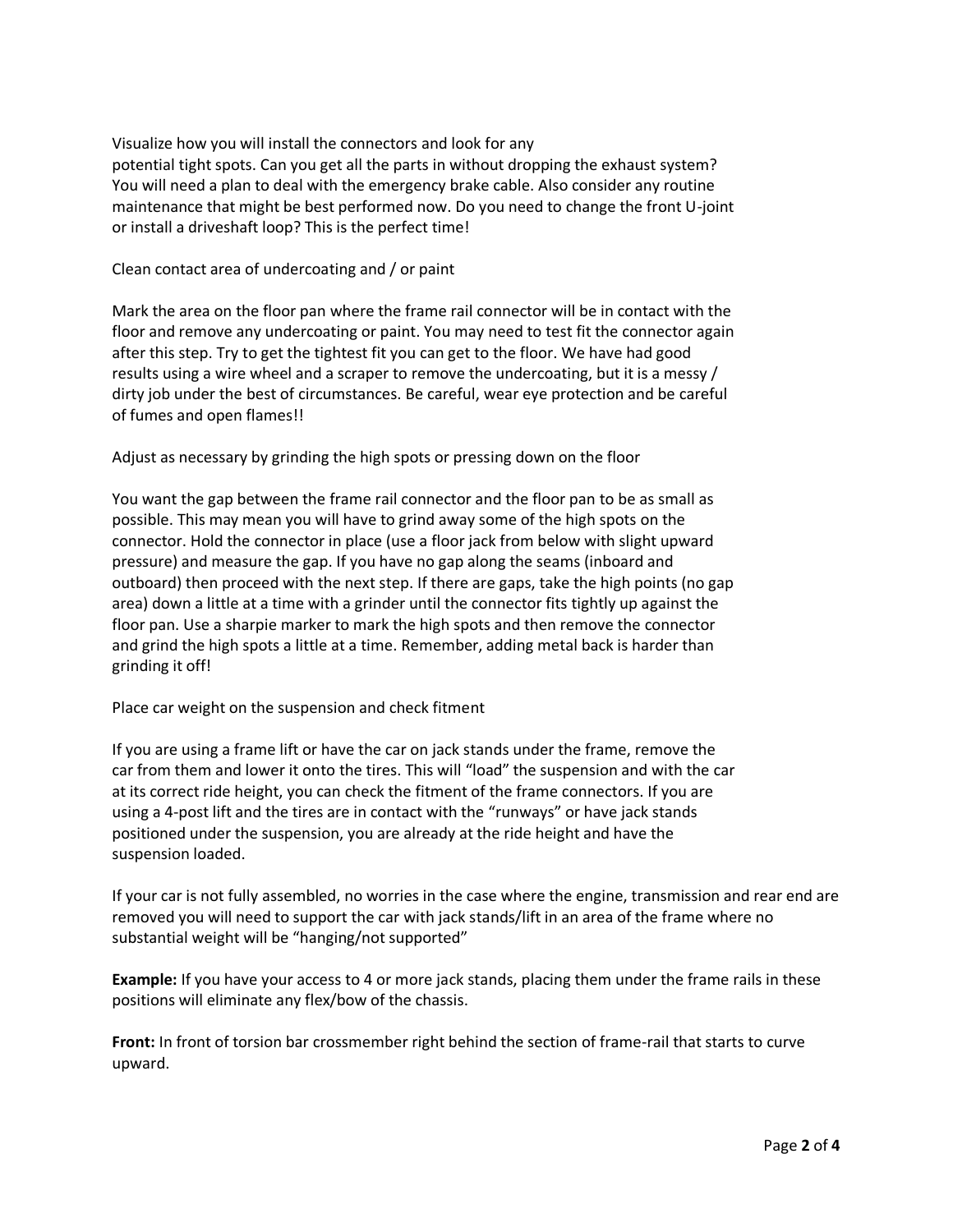**Rear:** Behind the rear spring hanger mount on the section of frame-rail or on the pinch weld of the rocker in the same area. Hold in place with screws or tack welds

Once you have the connector fitted nicely to the floor pan, you can tack weld in position, or use some sheet metal screws to hold it in position. Test fit the frame connectors to the floor

Hold the connector up to the floor pan under the car. There is a left and a right connector, they are not marked, but you can only install the right connector on the car's right side. Chances are that the connector will be close but not perfect and will need some grinding on the high spots. Production tolerances, prior floor repairs or replacement make the floor pans just a little different on every car. We have found that using a floor jack under the frame connector to hold it upwards with "slight" pressure helps to evaluate the fit. It can also help to add some weight to the car to force the floor pan down slightly – CAREFUL the car is on jack stands, be safe!!

All frame connectors have slots cut into the bend lines for minor adjustment during Installation these slots need to welded fully.

The E-Body frame connectors are shipped with a front & rear lower "flap" that is not welded. This allows you to adjust for individual car fitment. After final fitment, tack weld the flaps in position and seam weld the flap to the sides using the same method described below to weld the sides to the original car floorpan.

The E-body Frame Connectors are designed to be installed following the angle of the rear frame rails, NOT parallel to the rocker sill. The front of the E-Body frame connectors will be approximately 34" outboard of the torsion bar socket when it is installed in the design location.

B-Body frame connectors have notches at the front inner edge of the frame connectors. These notches allow the frame connector to clear the factory fuel line on one side and the factory brake line on the other side. You may want to remove those lines and add a splice connector to re-install them after the frame rail is welded in place. It will be difficult to maneuver the factory lines in or out after the frame connectors are welded in, so think about it now!

A-Body frame connectors have a rear "flap" and several areas along the frame connector that are an inch or more away from the floor. These areas are designed to clear the fuel and brake lines as run by the factory on some A-body cars (there is no lack of structural strength, even with these drop outs). Almost every year has a different routing for the brake and fuel lines, so you will most likely need to reroute yours. Plan now before you weld in the frame connectors!

65-66 Mustang frame connectors have a rear plate included to cap the back section of the frame connector.

Modify the driver side connector for the emergency brake cable (if necessary)